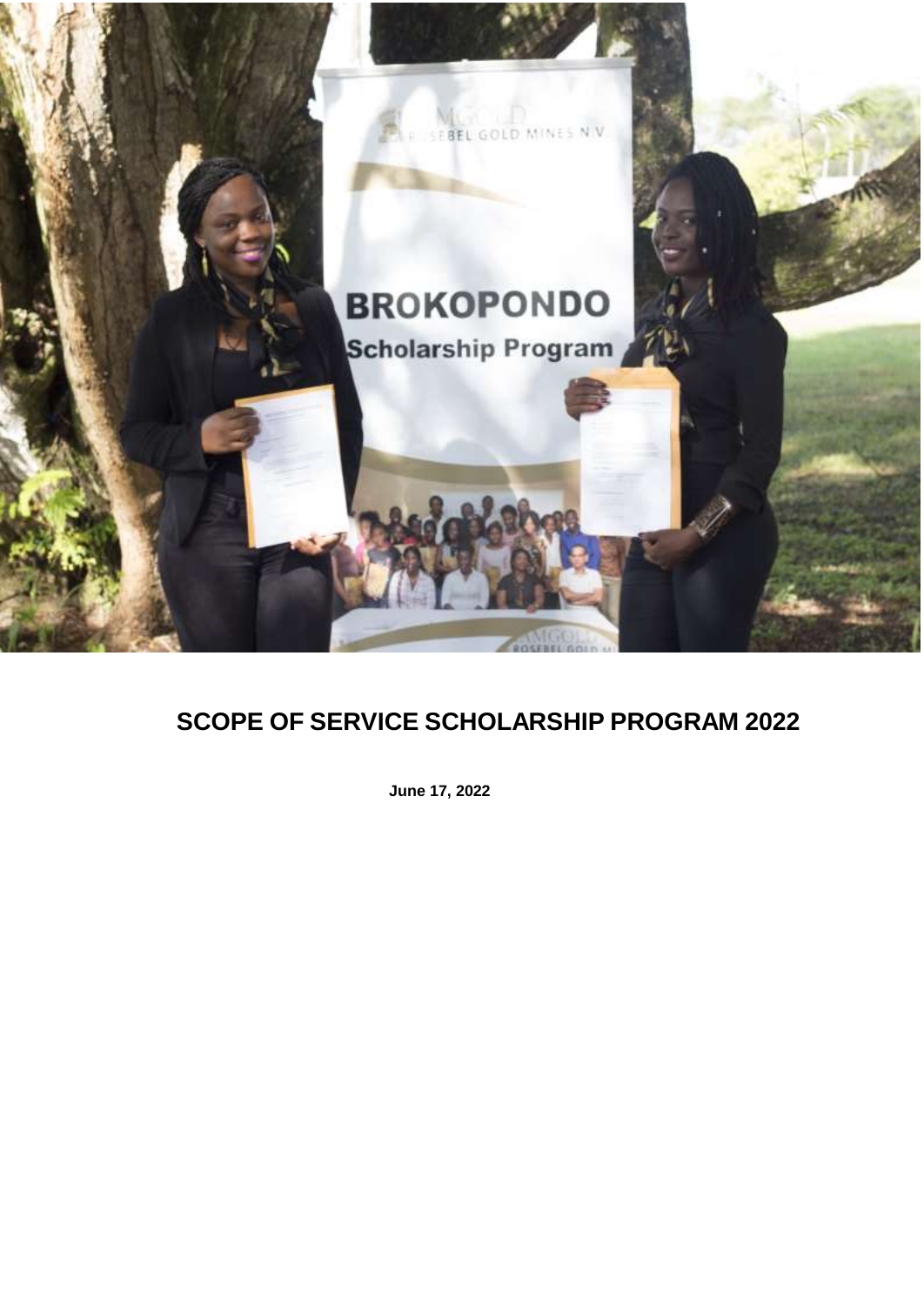

### **Contents**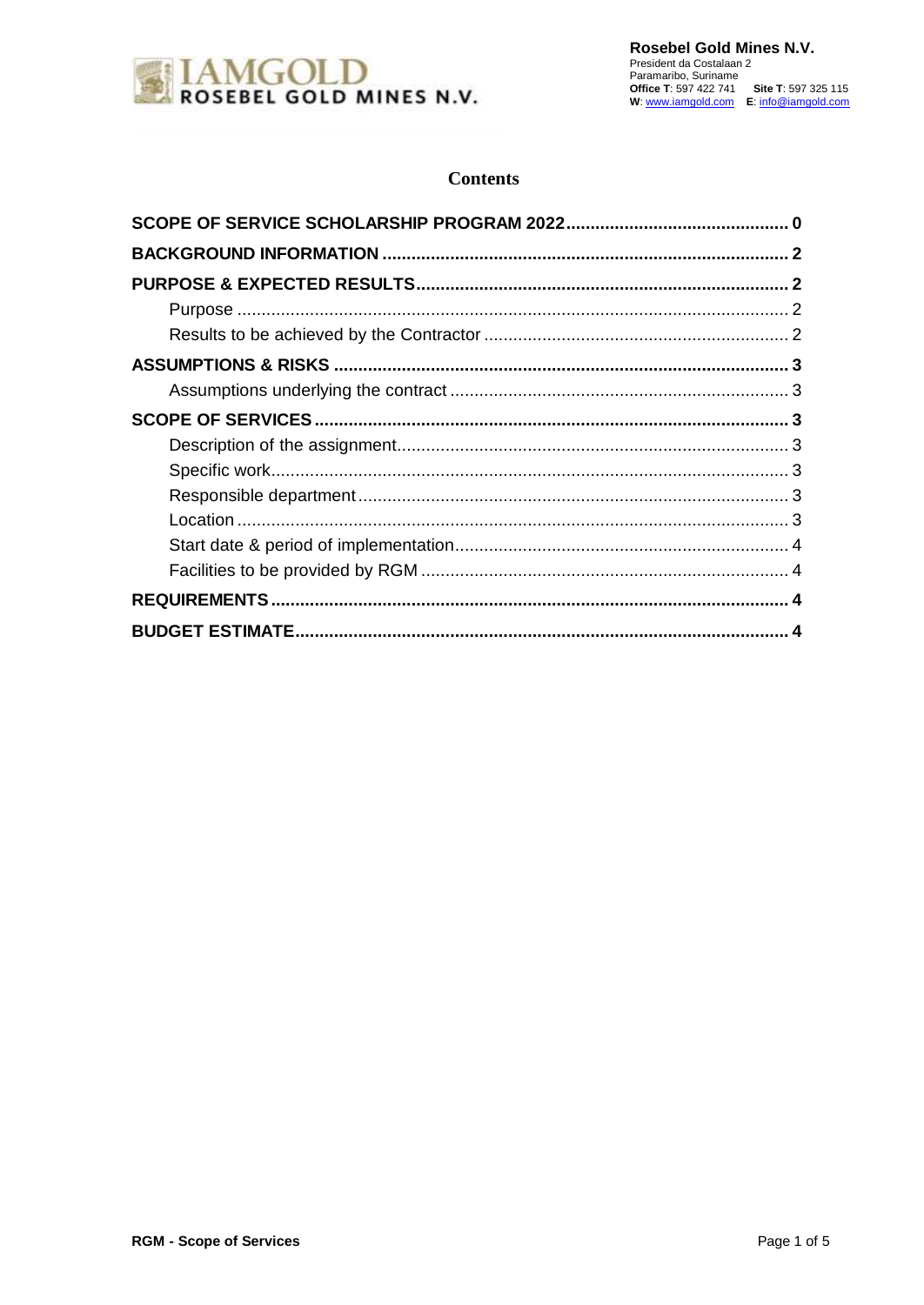

### <span id="page-2-0"></span>**BACKGROUND INFORMATION**

Rosebel Gold Mines N.V. (RGM) recognises its role in contributing to sustainable development of the operating areas of Brokopondo district and Pikin Saramacca. As part of this responsibility, RGM is implementing an investment plan on annual basis. One of the mayor initiatives within this plan is the RGM scholarship program. With this program RGM offers scholarships to best graduates from MULO Brokopondo, LBO Brokopondo, MULO/ LBO Atjoni and from the primary schools of Nieuw Jacobkondre and Kwakoegron. The ultimate goal of the program is to empower the youth of the hosting communities, known as the Communities of Interests (COI) to successfully complete higher education, and be able to contribute to the development of the communities.

Starting from 2009 this program has been implemented on annual basis and the addition each year is 6 scholars on senior secondary (VOS) and two on junior (MULO/LBO) level. For the schoolyear 2021-2022 a total of 37 scholars are studying on junior (3), high school (22) and in higher education (12) level.

### <span id="page-2-1"></span>**PURPOSE & EXPECTED RESULTS**

#### <span id="page-2-2"></span>**Purpose**

For the execution of the program RGM is seeking a contractor that will coordinate the program for the next three (3) years. The objectives of the program are:

 Work with the scholars to successfully complete each schoolyear and develop skills to successfully exit the program with excellent performances.

#### <span id="page-2-3"></span>**Results to be achieved by the Contractor**

With the coordination of the program the contractor will have to achieve the following results:

- A plan to motivate candidate scholars, prepare for enrolment in the program.
- Set out a trajectory for developing the personal and social capabilities of the scholars to ease their learning path while stimulating career development; Each scholar has a unique career development path, the aim is to guide the scholars based on his profile in this process.
- **Provide guidance to scholars to successfully complete the program at Higher education** level within the planned time frame for each scholar as set out by the educational institutions.
- **Establish a platform for graduates to contribute to the development of the operating** areas in Brokopondo district & Pikin Sarmacca. An alumni platform of ex scholars that can be engaged in a trajectory to help enhance the new scholars while partaking in development activities for the wider group of youth of Brokopondo.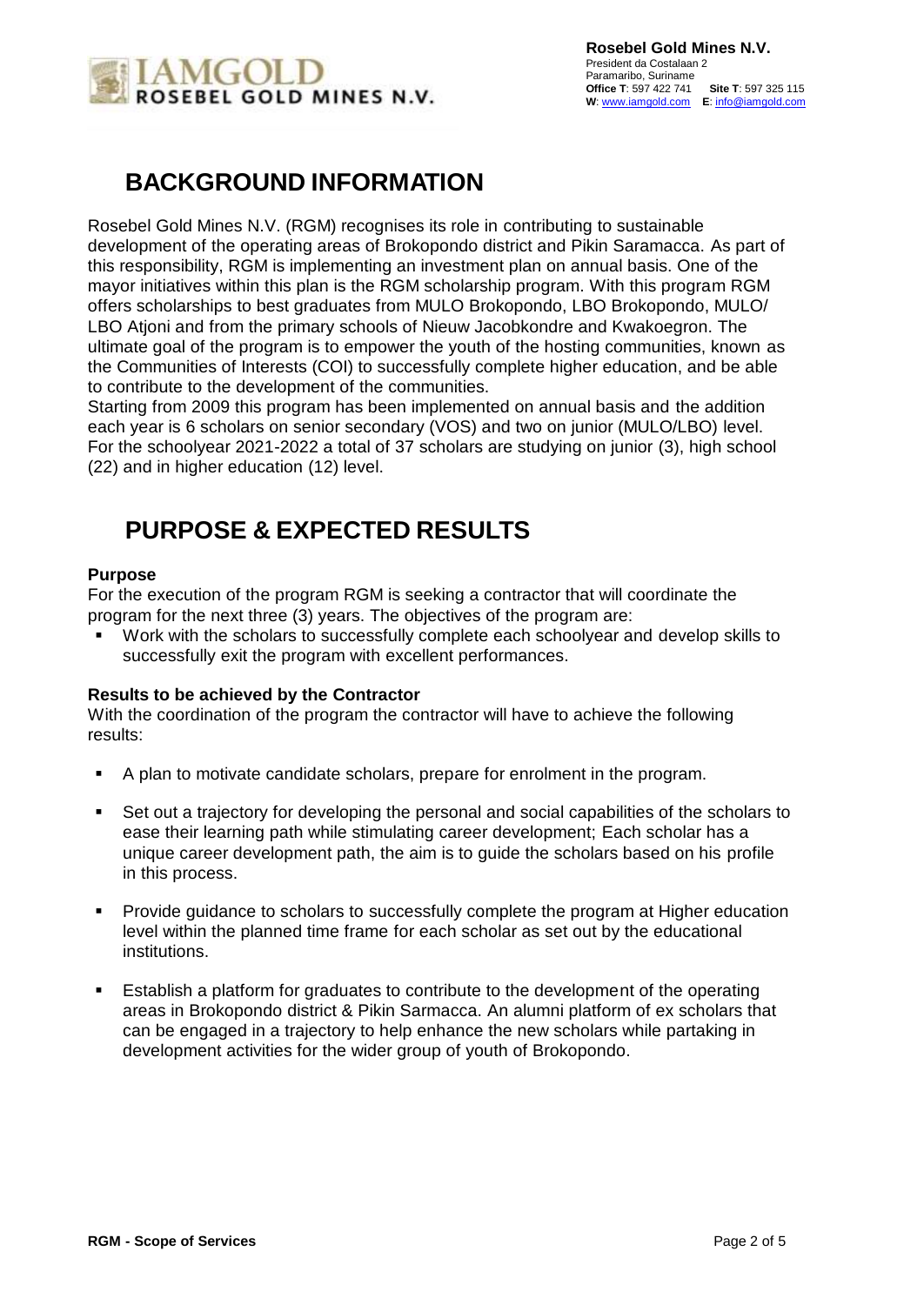## <span id="page-3-0"></span>**ASSUMPTIONS & RISKS**

#### <span id="page-3-1"></span>**Assumptions underlying the contract**

Transitioning to new social environments and dealing with a more independent style of living, but also adapting to new learning methods are some of the challenges students are facing. To help guide the scholars through these challenges the program coordinator and subordinates are required to have specific knowledge and skills of Educational and Social concepts to enable the success of the program. Close monitoring of scholars for maximum performances.

### <span id="page-3-2"></span>**SCOPE OF SERVICES**

#### <span id="page-3-3"></span>**Description of the assignment**

The assignment is to coordinate the RGM scholarship program to enable a successful implementation of the program, in which the scholars have the opportunity to maximize their development opportunities.

### <span id="page-3-4"></span>**Specific work**

The Contractor will provide the following over the course of the assignment:

- Motivational sessions at the host schools: MULO BROK/ LBO BROK/ MULO-LBO ATJONI/ KWAKOEGRON & NIEUW JACOBKONDRE
	- $\circ$  To motivate the students in the 3<sup>rd</sup> and 4<sup>th</sup> grade of the junior secondary schools and  $6<sup>th</sup>$  grade of the primary schools.
	- o To prepare the candidate scholars to apply for a scholarship
	- o Organize sessions for the parents to enhance parental participation
- Support the scholars with selection of schools and mayors, and registration and admission in schools. Support scholars to meet administrative requirements for enrolment in the program (open bank accounts etc.)
- Guidance for personal and social capabilities development
	- o Create student profile analyses for proper guidance of the scholars
	- $\circ$  Outline a plan for enhancing unique personal & social skills, including talents of each scholar, but also in general skills in the field of time management, finance management and other critical life management skills.
- Study guidance to scholars
	- $\circ$  Execute gap analyses (in the study) in starting levels of the scholars
	- o Provide tools & tutoring services for closing gaps
	- $\circ$  Manage scholars in higher education towards successful graduation within the set timeframe of the educational institutions
	- o Organize motivational activities for all scholars
- Scholars alumni platform
	- $\circ$  Establish a platform for graduates to contribute to the program and the hosting communities.

#### <span id="page-3-5"></span>**Responsible department**

The responsible department is the Community Relations Department, under supervision of the CRD manager.

#### <span id="page-3-6"></span>**Location**

The location is predominantly in Paramaribo, for the motivational sessions at the MULO/LBO school at Brokopondo Centrum. The MULO/ LBO school at Atjoni. The MULO school at Brownsweg and the primary schools respectively at Niew Jacobkondre (Pikien Saramacca) & Kwakoegron in the district of Brokopondo.